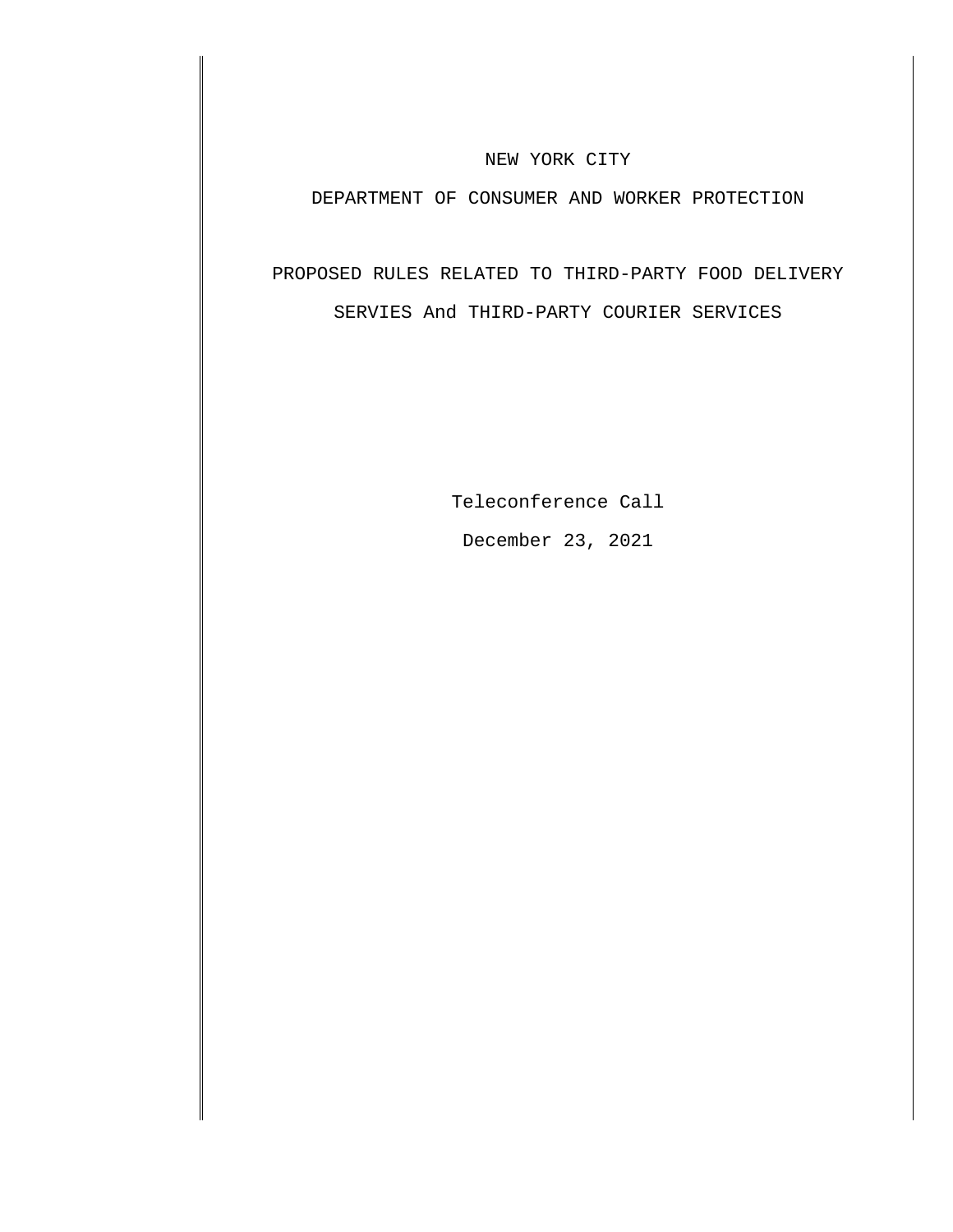### INDEX

|           |  | Mr. Richard, Citizen                             |  |  |  |  |
|-----------|--|--------------------------------------------------|--|--|--|--|
|           |  | Ms. Linda, Co-Chair Business and Consumer Issues |  |  |  |  |
| Committee |  |                                                  |  |  |  |  |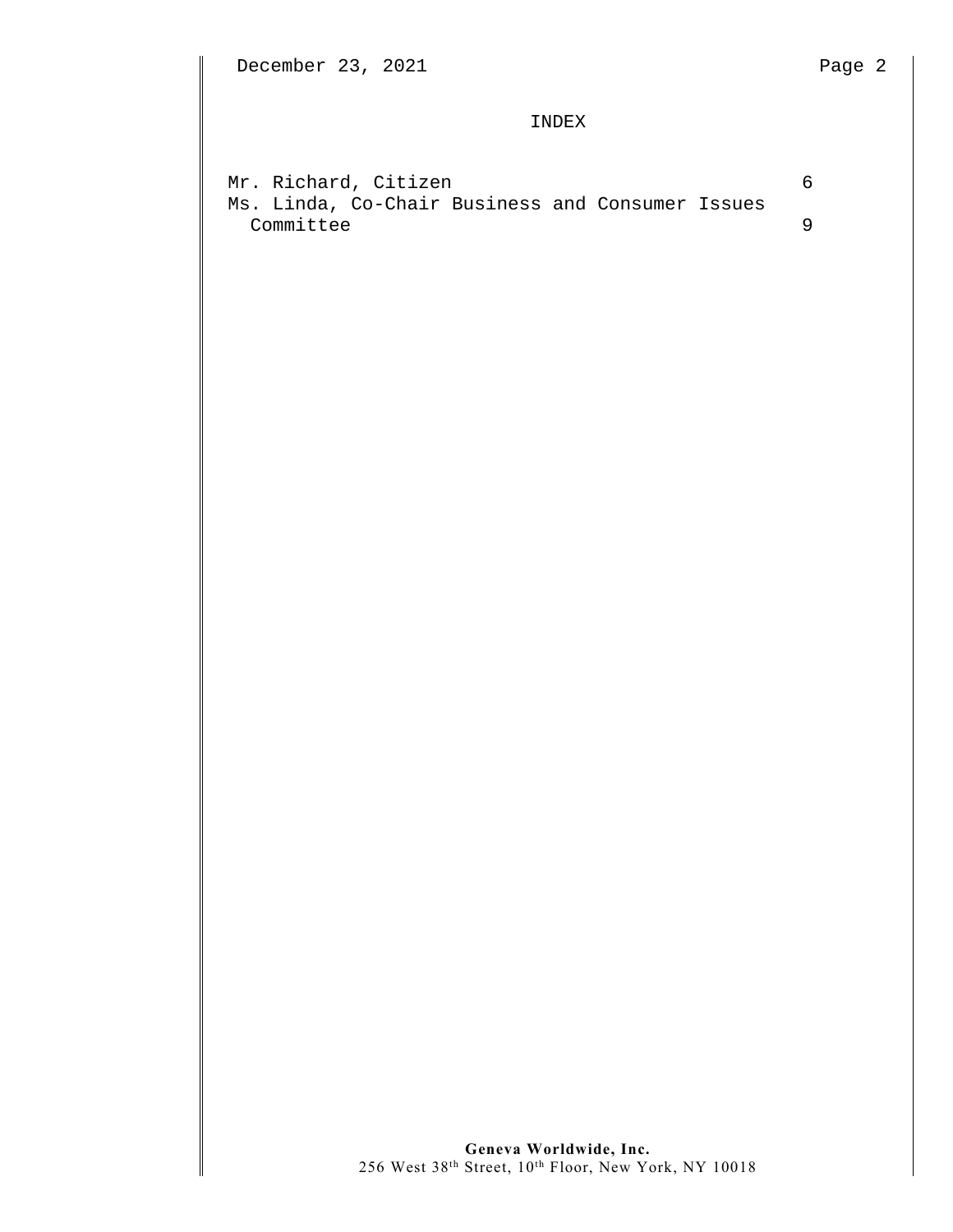$\mathbb I$ 

| $\mathbf{1}$ | MR. CHARLIE DRIVER: Okay. We're going to               |
|--------------|--------------------------------------------------------|
| 2            | get started. My name is Charlier Driver [phonetic].    |
| 3            | I'm a Community Affairs Associate here at the          |
| 4            | Department of Consumer and Worker Protection. Just to  |
| 5            | make sure everyone is in the right place, this is the  |
| 6            | hearing about third-party delivery services, the       |
| 7            | proposed rule that we are considering at the           |
| 8            | department.                                            |
| $\mathsf 9$  | I am going to just read out some information           |
| 10           | about, about this hearing and what's going to go and   |
| 11           | then we'll get into testimony. Again, if you're        |
| 12           | interested in testifying, Richard, I have you already, |
| 13           | if, if you aren't -- haven't contacted me already      |
| 14           | about giving oral testimony please just shoot me a DM  |
| 15           | in the chat, and I'll make sure that you have a chance |
| 16           | to do so.                                              |
| 17           | Okay. So Good morning. My name is Charlie              |
| 18           | Driver, I've been designated the hearing officer for   |
| 19           | the public hearing of the Department of Consumer and   |
| 20           | Worker Protection on these proposed rules to implement |
| 21           | Local Law 100 of 2021, Local Law 110 of 2021, and      |
| 22           | Local Law 115 of 2021 regarding third-party food       |
| 23           | delivery services of third-party food cou- courier     |
| 24           | services. This hearing is being held by a Zoom call.   |
| 25           | It is now 11:03 a.m. on Thursday, December 23, 2021,   |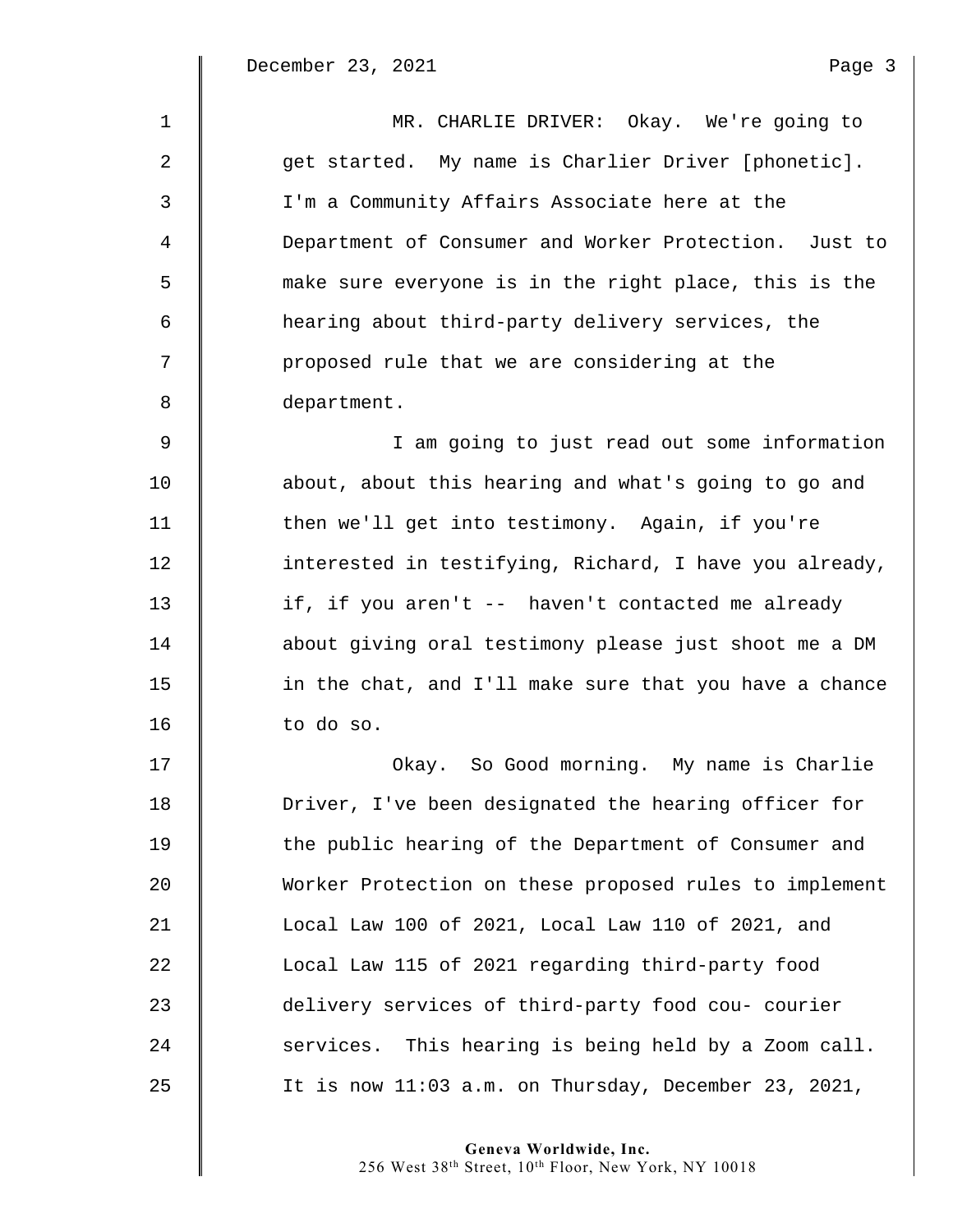December 23, 2021 Page 4

1 | and I am hereby convening public hearing on this 2 | proposed rule. 3 The proposed rule was published in The City 4 **Number 23, 2021.** Published notice and 5  $\parallel$  rules are available online on the NYC Rules website as 6 well as the Department's website. The Department has 7 | proposed these rules pursuant to the authority vested 8 || in the Commissioner of the Department of Consumer and 9 Worker Protection by Sections 1043 and 2203(f) of the 10 New York City Charter as well as Section 20-104(b) of 11 **the New York City Administrative Code.** 

12 | This hearing affords the public the 13 **I** opportunity to comment on all aspects of the rules the 14 department has proposed. The department will 15 **carefully review all testimony and written comments** 16 | The received at this hearing and we will give due weight 17 **to proposals and recommendations that are submitted** 18 **for the record at this hearing.** 

19 Just a few ground rules before we start. 20 Everyone who is testifying orally will have three 21 minutes to do so. That is not a hard and fast limit, 22 | I will, I will DM you with a one-minute warning and, 23 then, you know, sort of let you know when that time 24 expires. Please try and keep it right around three 25 minutes, I will cut you off if we're getting into four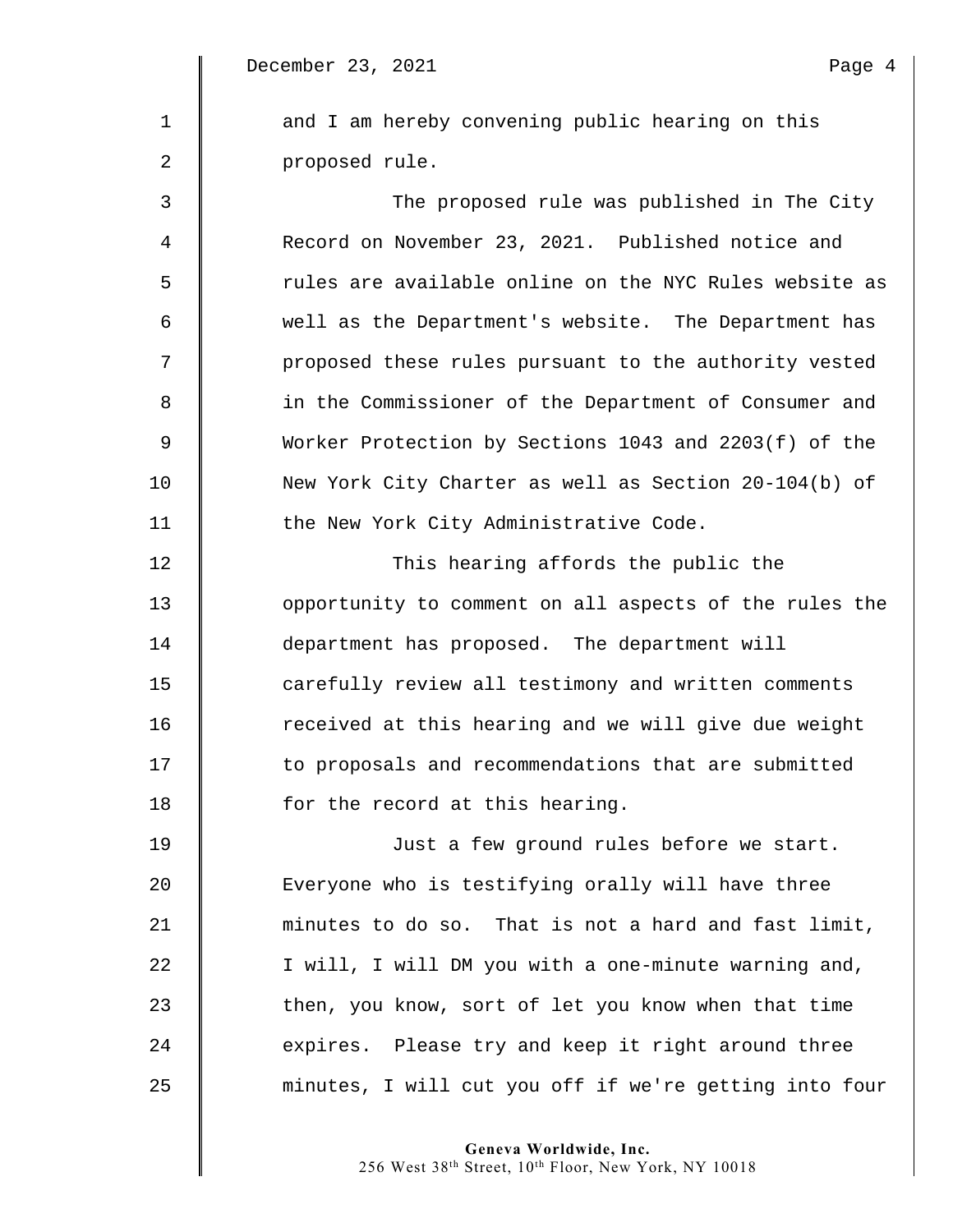December 23, 2021 and the contract of the Page 5

 $\Big\|$ 

| $\mathbf 1$ | minute, five minute territory.                         |
|-------------|--------------------------------------------------------|
| 2           | You have no time limit or length limit for             |
| 3           | any written testimony. So let's you do give oral       |
| 4           | testimony and you can't get through everything or you  |
| 5           | have a longer version of your thoughts that you'd like |
| 6           | to share with us, you can feel free to reach out to    |
| 7           | me, I'll put my e-mail in the chat and send me over    |
| 8           | written testimony at some point today, and that will   |
| 9           | also be included in the record.                        |
| 10          | Make sure that you stay muted when you're              |
| 11          | not speaking. You know, the usual Zoom etiquette does  |
| 12          | apply here.                                            |
| 13          | Linda, I see that you've just joined. If               |
| 14          | you could just let me know if you're interested in     |
| 15          | testifying, either unmute and let me know or just send |
| 16          | me a message in the chat. That would be great.         |
| 17          | Totally fine if you're just here to, you know, watch   |
| 18          | and listen in.                                         |
| 19          | MS. LINDA: Charlie, I, I will have                     |
| 20          | questions. They, they -- this is, this is              |
| 21          | specifically for Community Board 7?                    |
| 22          | MR. DRIVER: No, this is, this is a Citywide            |
| 23          | rule here. So this is, this is the department has      |
| 24          | proposed an addition to the rules of New York City     |
| 25          | enacting the specific legislation that was passed by   |
|             |                                                        |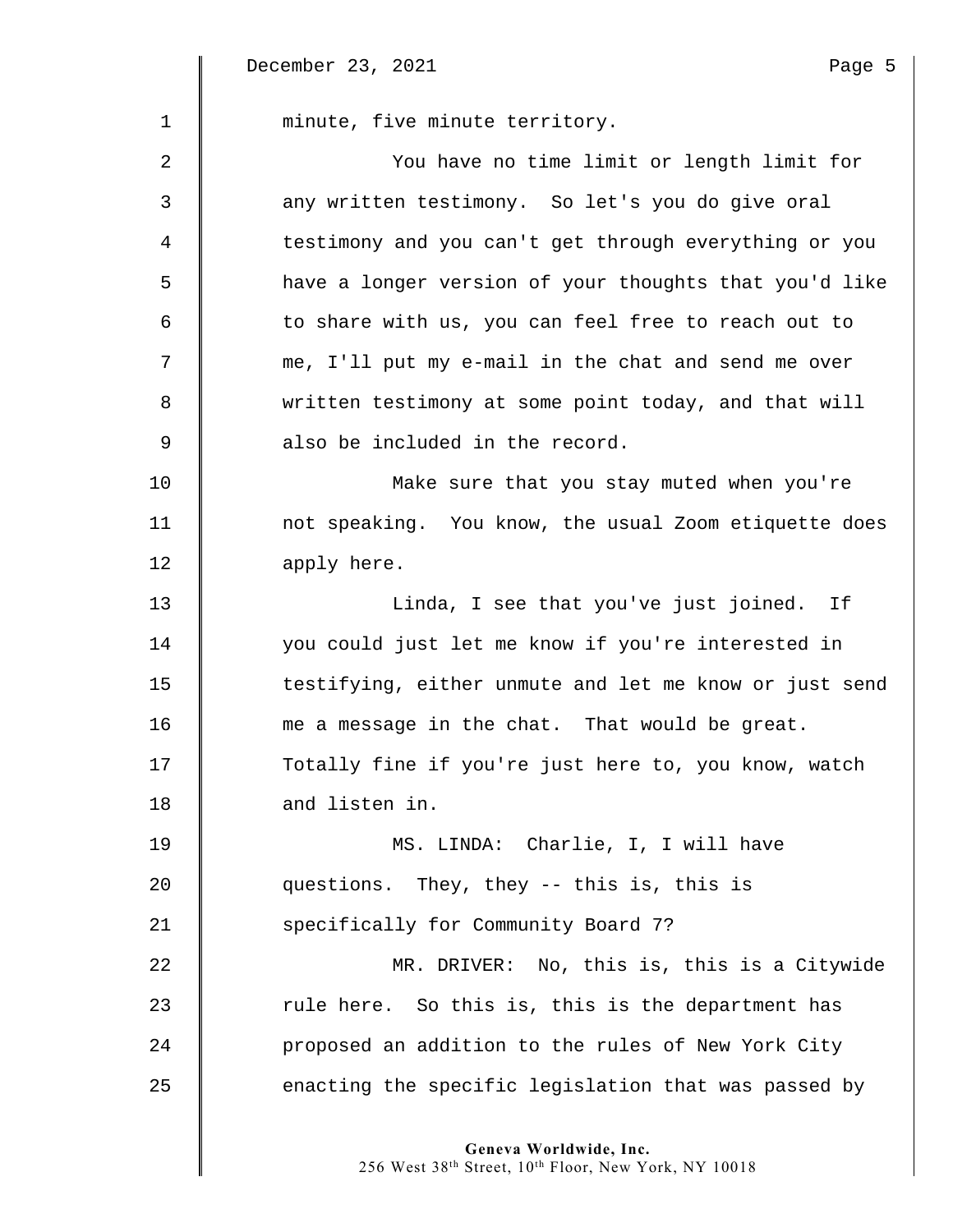|    | December 23, 2021<br>Page 6                                                    |
|----|--------------------------------------------------------------------------------|
| 1  | counsel.                                                                       |
| 2  | MS. LINDA: Mm-hmm.                                                             |
| 3  | MR. DRIVER: So specifically it speaks to                                       |
| 4  | one part of that legislation around licensing third-                           |
| 5  | party apps for food delivery and courier services.                             |
| 6  | MS. LINDA: Okay. Thank you.                                                    |
| 7  | MR. DRIVER: Great. So, so we can get                                           |
| 8  | started with testimony now. Richard, you're the                                |
| 9  | first up. Again, you'll have three minutes to speak                            |
| 10 | from whenever you start speaking, I'll give you a                              |
| 11 | warning about time as necessary.                                               |
| 12 | MR. RICHARD: Thank you. And I, I apologize                                     |
| 13 | I think my testimony is less than three minutes.                               |
| 14 | MR. DRIVER: That's, that's totally fine.                                       |
| 15 | Not a problem.                                                                 |
| 16 | MR. RICHARD: I'm joking. Good morning.                                         |
| 17 | When I signed up to speak, I had only gotten notice                            |
| 18 | about the hearing and that rules were being proposed                           |
| 19 | for third-party delivery services. It was only later                           |
| 20 | that I searched and found the specific rules. But                              |
| 21 | overall I support the rules that are proposed                                  |
| 22 | especially sharing, the data sharing with                                      |
| 23 | restaurants.                                                                   |
| 24 | My comments are more in general, especially                                    |
| 25 | about the penalty parts. More work is needed to                                |
|    | Geneva Worldwide, Inc.<br>256 West 38th Street, 10th Floor, New York, NY 10018 |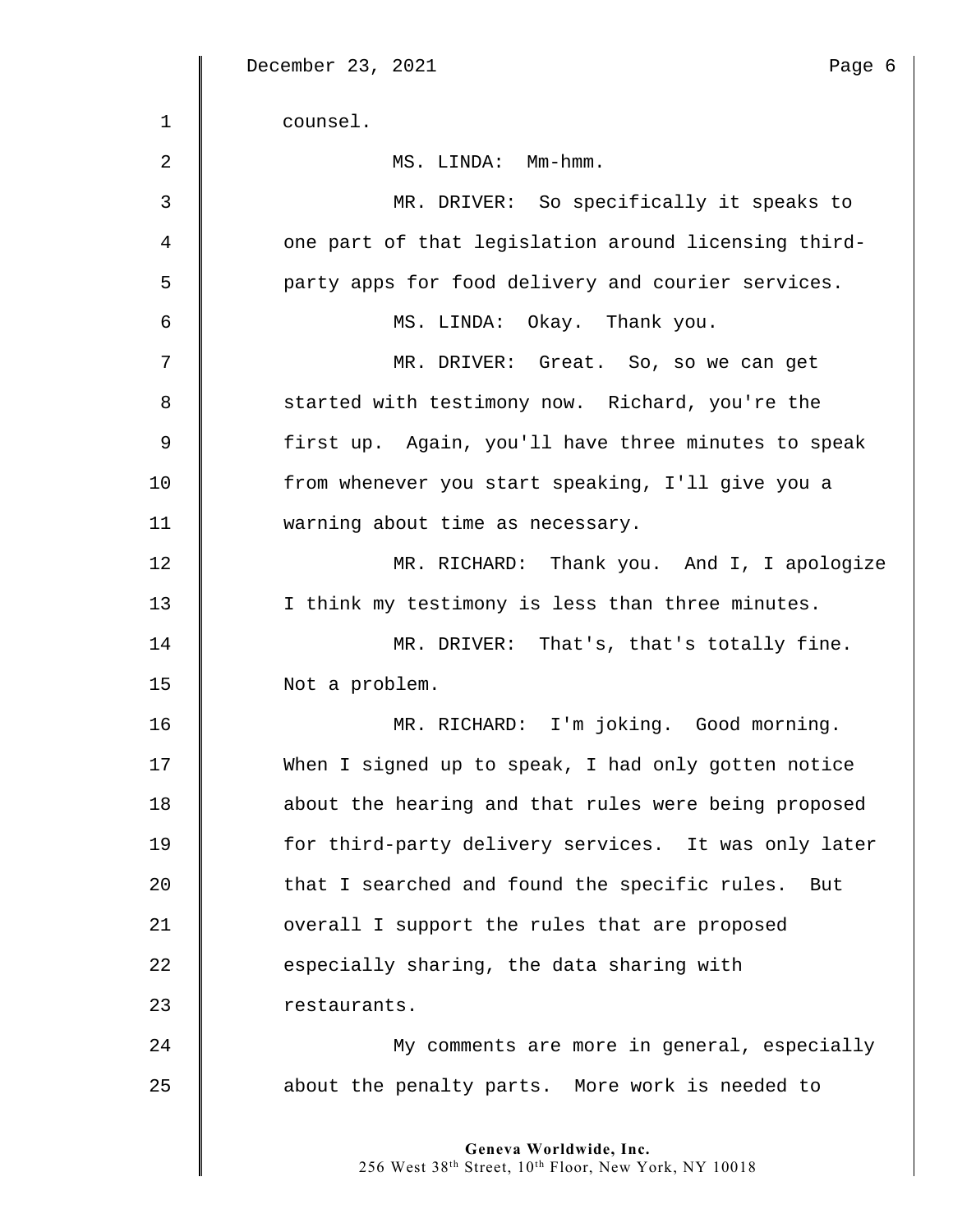December 23, 2021 and the page 7

 $\mathbb I$ 

| $\mathbf{1}$ | protect delivery cyclists and pedestrians, many        |
|--------------|--------------------------------------------------------|
| 2            | elderly, who are terrified by delivery cyclists. I     |
| 3            | did not start out as an advocate for delivery          |
| 4            | cyclists. I, I really care about street safety, and    |
| 5            | see a strong connection between the two.               |
| 6            | For that reason this summer, I signed up to            |
| 7            | work for DoorDash just to try to get the experience    |
| 8            | of being a delivery cyclists, and I worked two shifts  |
| 9            | in May and June of this, this year. In doing so I      |
| 10           | followed every traffic law, riding a regular bike not  |
| 11           | an e-bike, stopping at every red light and riding the  |
| 12           | right way on one-way streets, not riding on the        |
| 13           | sidewalk.                                              |
| 14           | The first time I rode, I worked for an hour            |
| 15           | and I failed to get any business. So I made no         |
| 16           | money. As I was sitting at red lights, as my           |
| 17           | competitors, delivery cyclists were, you know,         |
| 18           | getting to the areas where there delivery is quicker   |
| 19           | and getting the orders. The second time I had gotten   |
| 20           | an alert from DoorDash that they were really busy,     |
| 21           | went out, and within the 90 minutes that I worked, I   |
| 22           | got three orders, and in that time I made exactly      |
| 23           | \$22.50 which is the equivalent of minimum wage except |
| 24           | as an independent contractor, none of the benefits of  |
| 25           | being an employee kicked in. And that's when           |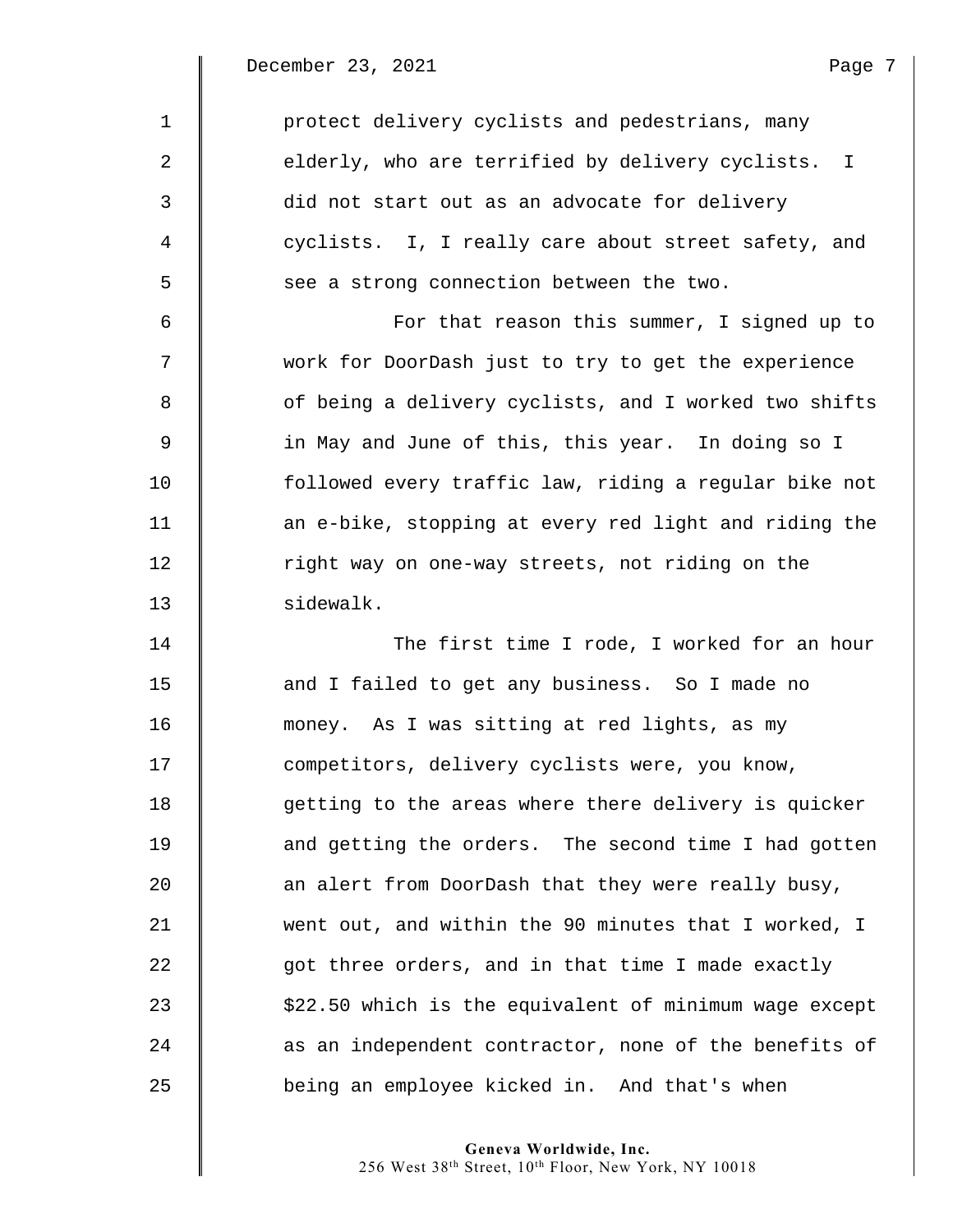| $\mathbf{1}$   | DoorDash was at its absolute busiest.                 |
|----------------|-------------------------------------------------------|
| 2              | A big challenge we have is that the                   |
| $\mathfrak{Z}$ | companies avoid the need to comply with any of the    |
| $\overline{4}$ | rules and any existing laws or to be held accountable |
| 5              | because their workers are not considered employees,   |
| 6              | they're third-party contractors, they're independent  |
| 7              | contractors. The DoorDash agreement that I was        |
| 8              | forced to sign did not alert me and through the       |
| 9              | entire price DoorDash never alerted to any of the     |
| 10             | laws such as that cyclists are required to have       |
| 11             | unique IDs both on the bike and on their bodies.      |
| 12             | Rather, they had me sign a very comprehensive release |
| 13             | saying I'm an independent contractor and indemnifying |
| 14             | them of any responsibility whatsoever.                |
| 15             | Overall, we need to do much more to make              |
| 16             | sure that the third-party delivery services are       |

 $\parallel$  sure that the third-party delivery services are **accountable for their workers regardless of their classification.** I think one solution would be to 19 make them employees. There could be other solutions **d** as well, but in terms of penalties, any penalties 21 | right now are meaningless because there's no **accountability because they just rely on these third parties**, or on they rely on independent contractors 24 and, and yet keep an arms' length as to them. So **thank** you very much.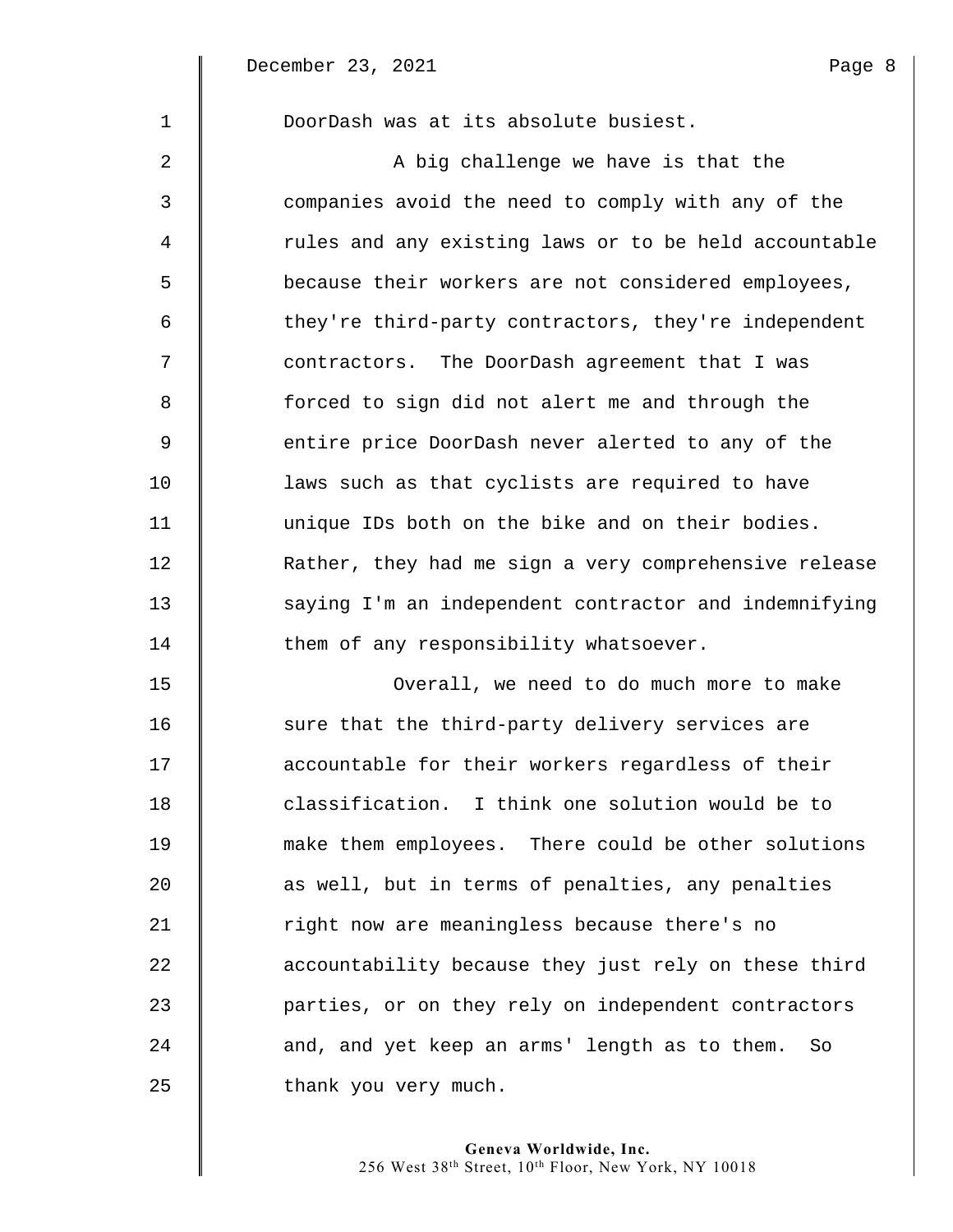| $\mathbf{1}$ | MR. DRIVER: Great. Thank you so much,                 |
|--------------|-------------------------------------------------------|
| 2            | Richard. And you snuck that right under three         |
| 3            | minutes. So, so well done on the, on the timing       |
| 4            | there.                                                |
| 5            | Next up for testimony Linda. You have three           |
| 6            | minutes whenever you're ready.                        |
| 7            | MS. LINDA: Okay a few comments. We met                |
| 8            | with DoorDash. I'm, I'm co-chair of the Business and  |
| 9            | Consumer Issues Committee that works with restaurants |
| 10           | and obviously with the third-party delivery folks.    |
| 11           | When Los Deliveristas Unidas we're preparing to put   |
| 12           | together a movement and unionize we wanted to hear    |
| 13           | from them and we wanted to hear from the restaurants  |
| 14           | and we, we wanted, we, we set up two meetings first   |
| 15           | with the restaurants and the delivery services of     |
| 16           | which only one delivery service showed up, it was     |
| 17           | DoorDash, everybody else refused to come. And         |
| 18           | DoorDash and Rich was on -- at this meeting and so    |
| 19           | was Doug Climen [phonetic], I see here and I think    |
| 20           | Seman [phonetic] was there too.                       |
| 21           | DoorDash it, it had to with the bathroom,             |
| 22           | access to bathroom and facilities, and DoorDash,      |
| 23           | which I believe still owns Seamless and Grub Street   |
| 24           | said that, said that they provided -- that, they      |

25 | provided maps so that there would be access to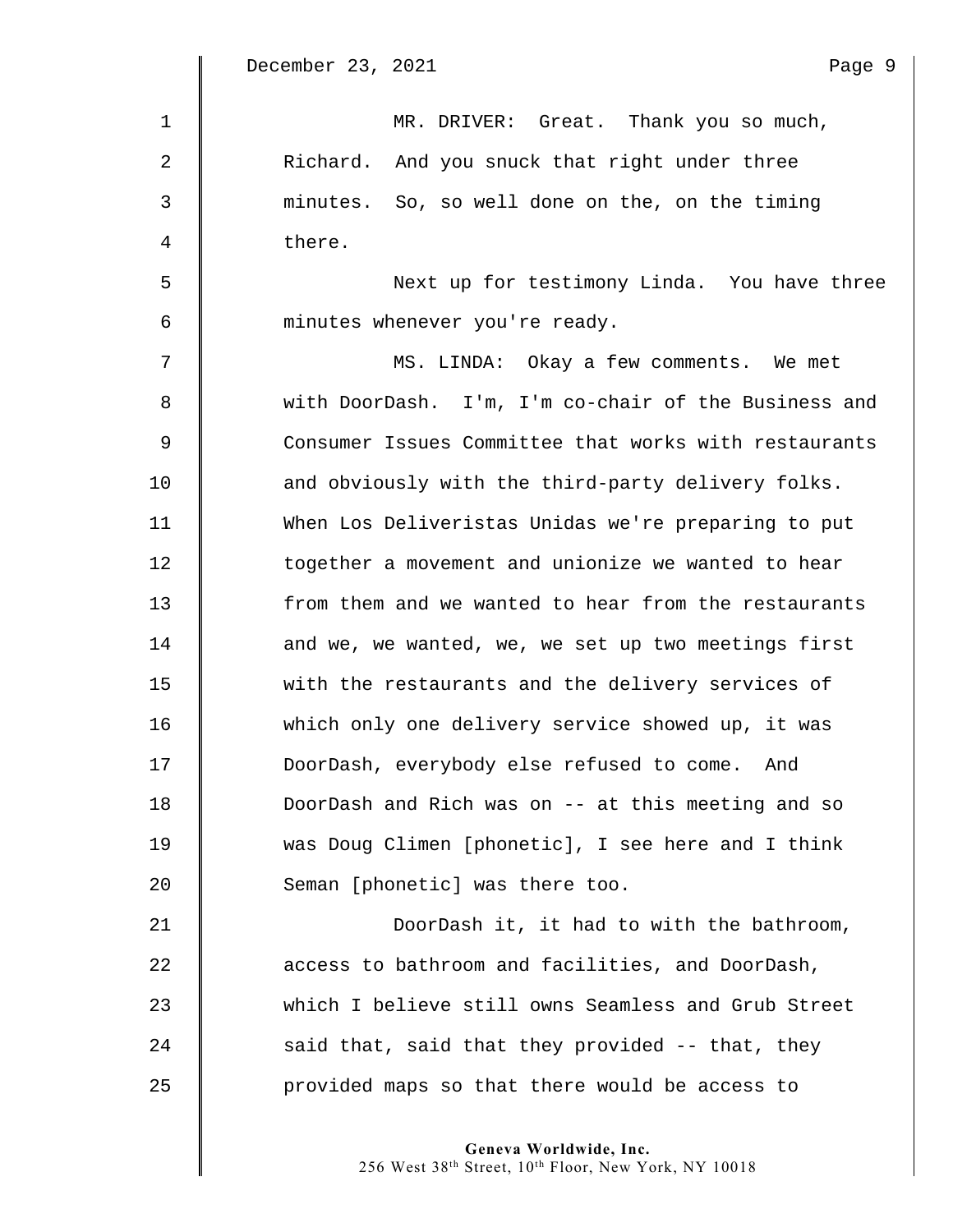December 23, 2021 and the page 10 Page 10

| $\mathbf{1}$ | facilities, and there would be help for the delivery  |
|--------------|-------------------------------------------------------|
| 2            | workers and their jobs are very, very difficult as    |
| 3            | Rich just testified. Rich refuted that because they   |
| 4            | weren't and a lot of restauranteurs said in the neig- |
| 5            | , the restaurant neighbors of our neighborhoods said  |
| 6            | and are communities said they had access, but they    |
| 7            | wanted their consumers to have first access because   |
| 8            | there's a small, small footprint restaurants.         |
| 9            | The third-party delivery services are not             |
| 10           | delivering the independent contractors working for    |
| 11           | them, they're certainly exploiting them, and it's a   |
| 12           | terrible situation. And in turn, and in turn they're  |
| 13           | also asking, also they've been reduced for very high  |
| 14           | fees from restaurants that are struggling to exist,   |
| 15           | specifically now in -- we're seeing this again with   |
| 16           | an- another surge.                                    |
| 17           | So we're very concerned with third-party              |
| 18           | delivery and we, we definitely want to see the        |
| 19           | workers taken care of and, and, and that these third- |
| 20           | party delivery services conform to basic rules as, as |
| 21           | employers rather than contractors. So that's, that's  |
| 22           | my comment and it's based upon these meetings.<br>We  |
| 23           | did meet the following month with the, the workers    |
| 24           | and they were great. Thank you.                       |
| 25           | MR. DRIVER: Alright. Thank you so much                |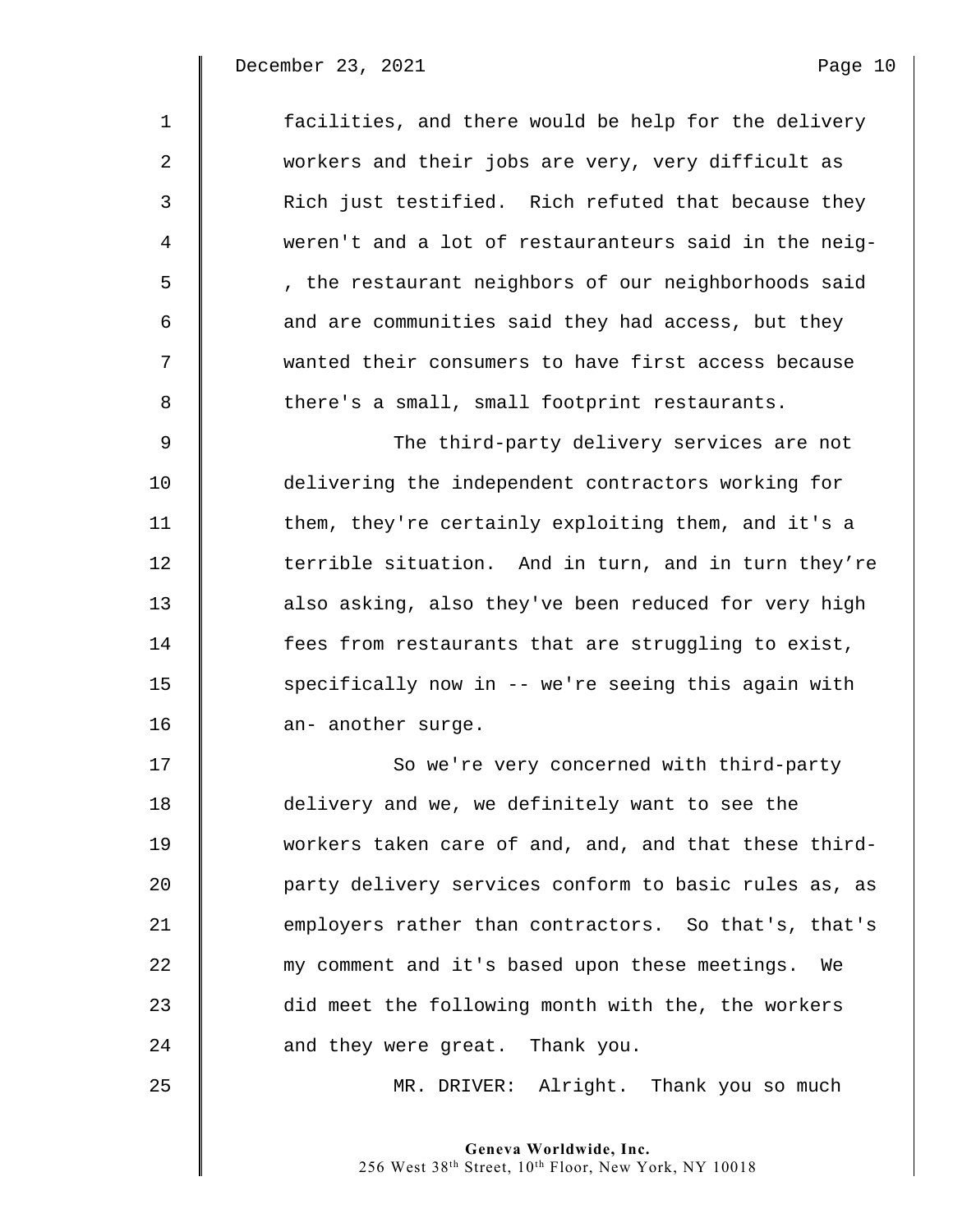December 23, 2021 and the contract of the Page 11

| $\mathbf{1}$ | Linda. I really appreciate you taking the time. So    |
|--------------|-------------------------------------------------------|
| 2            | so those are -- that's everyone who is, who is        |
| 3            | signaled interest in testifying right now. If you     |
| 4            | would like to testify and you're on this call, feel   |
| 5            | free to let me know and we can give you three         |
| 6            | minutes.                                              |
| 7            | Otherwise if no one else is interested in             |
| 8            | testifying at this moment, the way this will work is  |
| 9            | the -- basically the Zoom call will lie dormant until |
| 10           | If anyone else shows up to testify, we'll<br>noon.    |
| 11           | facilitate testimony at that, at that time.           |
| 12           | Otherwise, you can feel free to leave your Zoom open, |
| 13           | but if you do have other things to get to, and I      |
| 14           | understand everyone is busy and the holidays are      |
| 15           | sneaking up, you can also jump off the call. The      |
| 16           | Department will post all testimony and the transcript |
| 17           | of this hearing on our website once we, once we have  |
| 18           | everything come in. And again, if you'd like to       |
| 19           | submit any written comments the deadline for doing    |
| 20           | that is the end of the day today. You can do that     |
| 21           | either on the NYC Rules website or you can send me an |
| 22           | e-mail, I have just put my e-mail in the chat.        |
| 23           | Linda, yep?                                           |
| 24           | MS. LINDA: Ch- Charlie, I have one more               |
| 25           | question.                                             |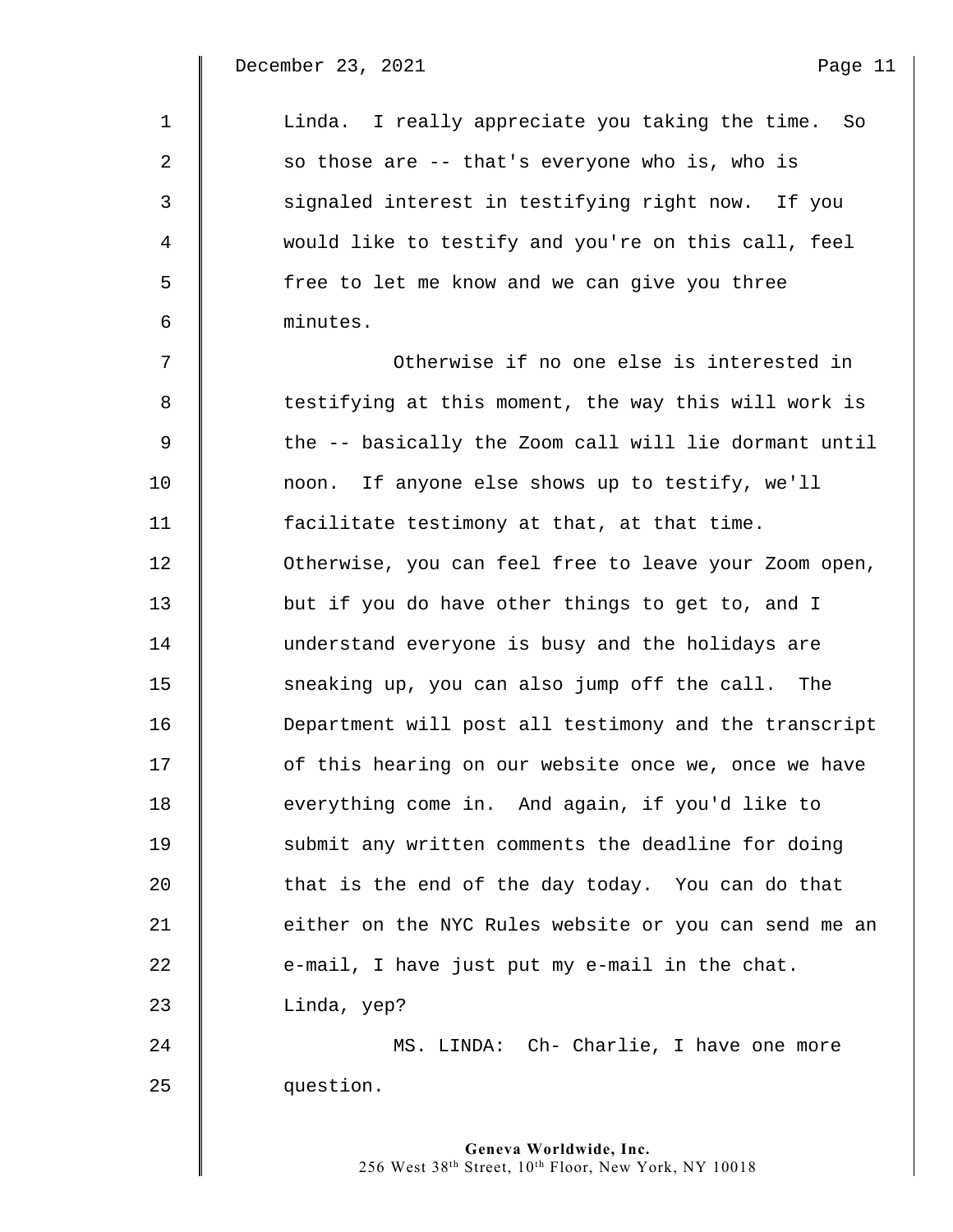$\parallel$ 

| $\mathbf{1}$ | MR. DRIVER: Sure.                                     |
|--------------|-------------------------------------------------------|
| 2            | MS. LINDA: DCA was an integral part of the            |
| 3            | process for outdoor seating for many years and did an |
| 4            | extraordinary job. Could you explain to me the role   |
| 5            | and the responsibilities in the purview of DCWP?      |
| 6            | MR. DRIVER: Just, just in terms of in, in,            |
| 7            | in general?                                           |
| 8            | MS. LINDA: Yeah. What, what is your                   |
| 9            | responsibility in relationship to our communities, to |
| 10           | our restaurants now that you no longer, now that it's |
| 11           | been relegated to DOT.                                |
| 12           | MR. DRIVER: Sure. So, so Linda, I'm, I'm              |
| 13           | just going to ask you to send me an e-mail about      |
| 14           | that, and I'd be happy to send, I'd be happy to sort  |
| 15           | of write that out in more, in more depth. Right now,  |
| 16           | this is just not the format really for it. We're      |
| 17           | just trying to keep this very specifically focused on |
| 18           | receiving testimony, but if you send me an e-mail and |
| 19           | reach out to me, I'd be happy to give an explainer on |
| 20           | that.                                                 |
| 21           | Okay. So, so no one is -- no one else is              |
| 22           | interested in testifying at the moment so feel free   |
| 23           | to just cameras off as people filter in if anyone     |
| 24           | else comes in, I will see if they're interested in    |
| 25           | delivery testimony and facilitate that as necessary.  |
|              |                                                       |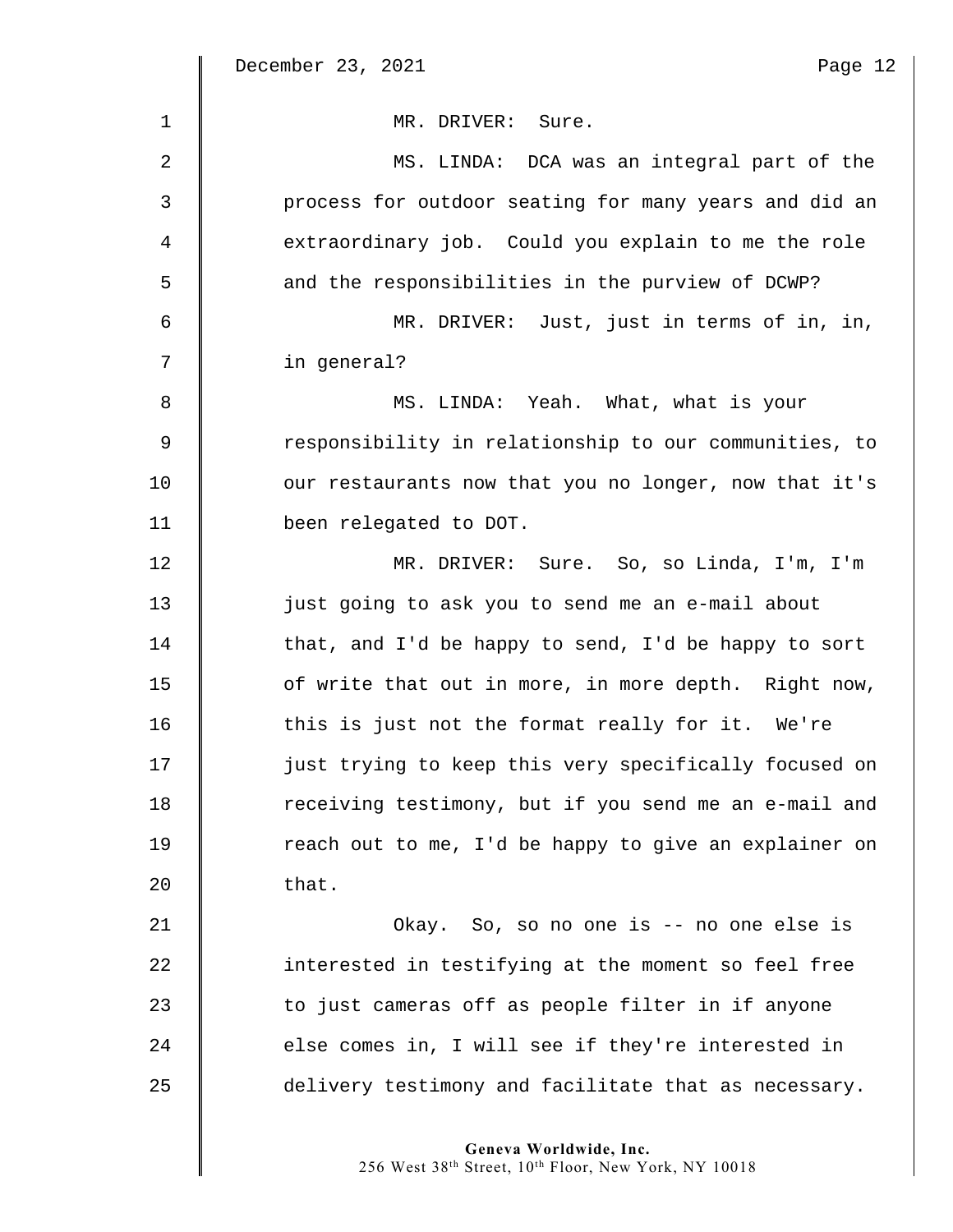December 23, 2021 and the page 13 Page 13

| $\mathbf{1}$ | Zoom call will end around noon. If you are jumping    |
|--------------|-------------------------------------------------------|
| 2            | off, Happy Holidays, I hope everyone gets some time   |
| 3            | to safely celebrate whatever they celebrate or just,  |
| 4            | you know, have the time off, but thank you for        |
| 5            | attending this and, and sharing what you have to say. |
| 6            | MR. RICHARD: Alright. Thank you very much.            |
| 7            | MS. LINDA: Thank you. Thank you.                      |
| 8            | MR. DRIVER: Alright. It is now 12:00 p.m.             |
| 9            | on December 23rd, and I'm going to end this hearing.  |
| 10           | Happy Holidays.                                       |